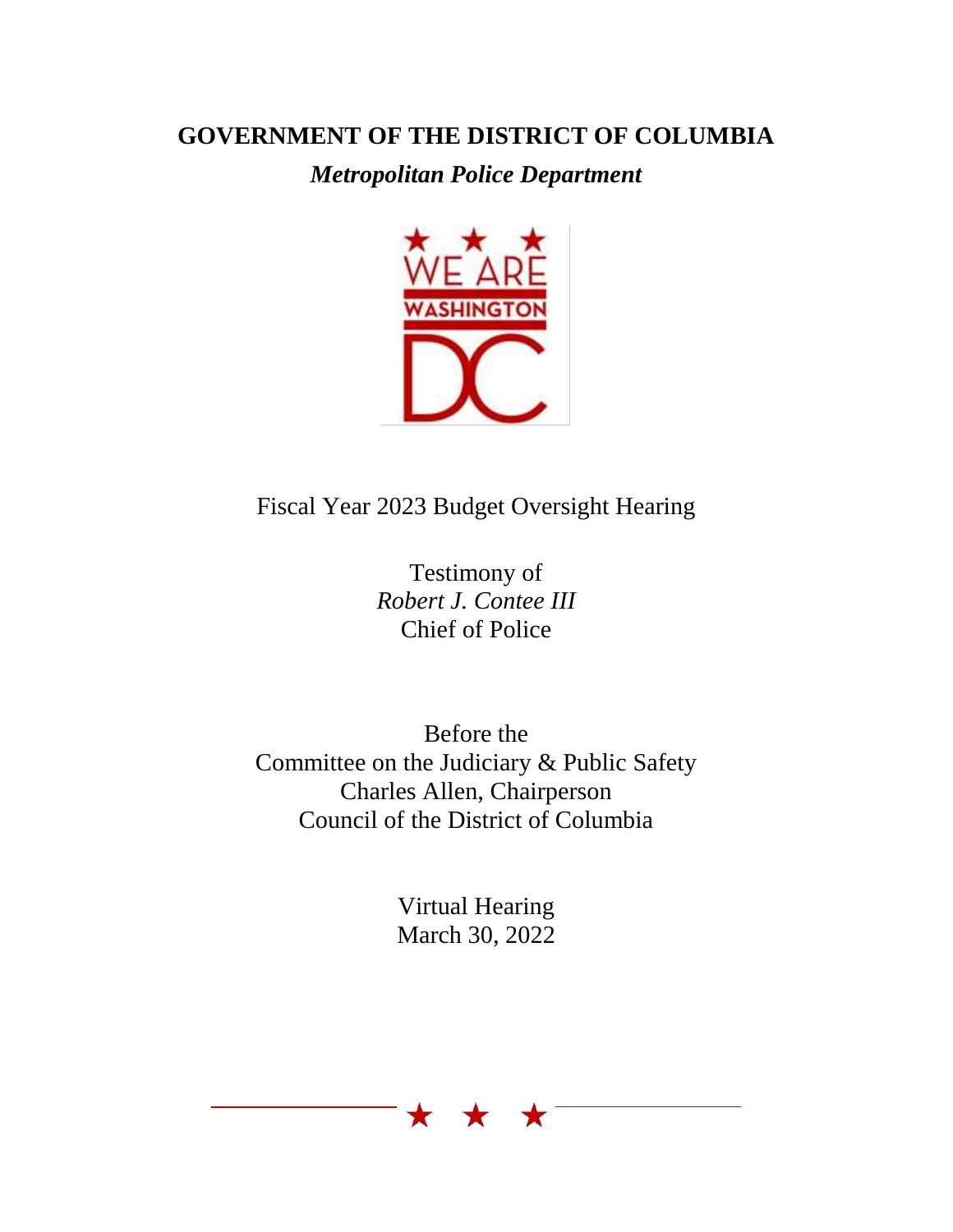*It is the mission of the Metropolitan Police Department to safeguard the District of Columbia and protect its residents and visitors with the highest regard for the sanctity of human life. We will strive at all times to accomplish our mission with a focus on service, integrity, and fairness by upholding our city's motto, Justitia Omnibus -- Justice for All.*

Good morning, Chairperson Allen, members and staff of the Committee on the Judiciary and Public Safety, and everyone watching this hearing remotely. Two weeks ago, Mayor Muriel Bowser presented her Fiscal Year 2023 (FY23) Budget and Financial Plan for the District. The 2023 budget proposal builds on the Recovery Budget the Mayor put forward last year to bolster core city services, improve the experience of residents and businesses interacting with the District government, and provide greater opportunity for residents to learn, grow, and thrive. I am pleased to provide testimony today on Mayor Bowser's budget for the Metropolitan Police Department (MPD).

For the past two years, our residents and police department have faced critical challenges to health and safety from the pandemic, a rising tide of gun violence, and our unique security issues as the nation's capital. But the District is a resilient community, and no matter what, it will rise. And whatever challenge our city is facing, MPD is there, supporting our residents and communities. We know that MPD is an essential element of making our city safer, and the investments in our budget are necessary to continue this citywide resurgence.

The Mayor's 2023 budget for MPD provides funding of \$532 million, an increase of about 3 percent from the approved FY22 budget. As always, most of MPD's local budget, or about nine out of every ten dollars, is for personal services (PS). The remaining local budget (\$54.3 million) covers a variety of Nonpersonal Services (NPS) costs, including specialized law enforcement purchases, such as uniforms, firearms, ammunition, and contracts for the Police and Fire Clinic, fleet maintenance, and information technology. Of the local budget, about \$1.3 million – or onequarter of one percent  $(0.25\%)$  – is not already tied up in salaries, benefits, and major contracts and vital programmatic spending. This covers a wide variety of small but necessary operating expenditures, such as language access interpretation and translation services, stenographers, and subscriptions to legal databases.

Mayor Bowser's priority for ensuring sufficient police service to the city is for MPD to be able to hire as many officers as possible to offset the drastic drop in staffing over the past 18 months. We are currently at the lowest staffing level for the department in the past two decades. Since the end of FY20, just 18 months ago, MPD has had a net loss of 280 officers. Since the retirement bubble started in 2014, the Department is down more than  $450$  officers.<sup>1</sup> Rest assured, MPD is doing all that it can to try to meet all the needs of our city despite the shrinking workforce, but it is becoming increasingly difficult.

The goal is to bring the Department up to 4,000 officers, while maintaining strong hiring practices that result in the best officer candidates. But as you know, returning the Department to a stable and appropriate staffing level will not be a quick process. With full funding of the Mayor's budget, MPD would have a net gain of 36 officers at the end of the fiscal year. With a

 $\overline{a}$ 

<sup>&</sup>lt;sup>1</sup> As of March 26, 2022, MPD's total sworn staffing is 3,519. On September 31, 2020, it was 3,799. On September 31, 2014, it was 3,971.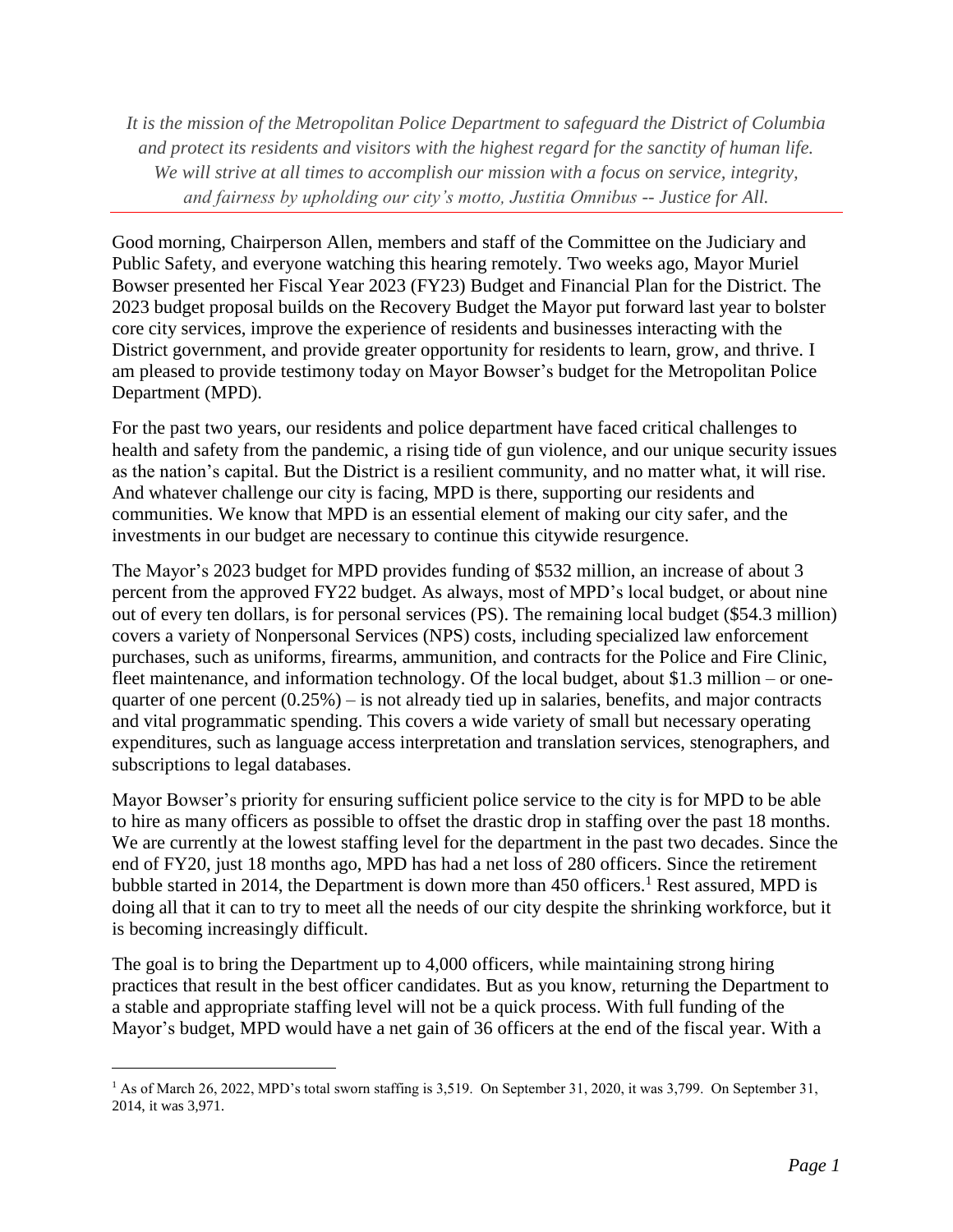commitment to fund ongoing retention and recruitment strategies, we project that we would reach 3,800 officers in 2028 and 4,000 officers in 2031. This funding is essential to stabilize staffing, but to be clear, with current conditions, we will not reach the September 2020 staffing levels until 2028, and only if we pursue an aggressive recruitment and retention campaign.

How does this decrease in staffing affect our community? A key area is in response to calls for service. Based on data from the Office of Unified Communications (OUC), response time to priority one calls – the most serious incidents – increased by almost 90 seconds in  $2021$ .<sup>2</sup> Ninety seconds may not seem like a long time if you are watching a hearing, but if you are the victim of a violent crime waiting for police to arrive, that can seem like an eternity. And if you have committed a violent crime, 90 additional seconds to get away probably sounds pretty good.

An appropriately staffed MPD makes the District safer in a number of ways. Recent research has highlighted that additional police can deter homicides and other serious crimes, like robbery, rape, and aggravated assault. The study found that a net gain of 10 officers prevented one homicide a year.<sup>3</sup> So reaching 4,000 officers would potentially save 48 lives each year. More officers means that when you call for a police officer to deal with your emergency, we will be able to get there quicker. More officers ensure we can appropriately staff patrol and investigations, as well as critical specialized units.

More officers provide the surge capacity that we absolutely must have to deal with emergencies and security risks in the District. And realistically, when these times of heightened risk happen almost without end, we need to look at them not as emergencies, but as inevitable functions that the District must plan for and staff appropriately. These demands have required MPD officers to work more than 1.1 million overtime hours in each of the past two fiscal years. This is more than the annual totals for at least the past decade, and the equivalent of more than 550 additional officers each year. While the use of overtime is a necessary tool, and some overtime is inevitable, it is not the best solution, as it contributes to employee stress, illness, injury, and burnout.

Of course, every sworn member in the headcount is not available for deployment. For instance, the 140 recruits in the Academy are included in the sworn headcount. And for every 40 hours of mandatory training for all sworn members, there are  $60 - 70$  fewer officers on the street all year long. And that is just for the class participants, not for the staff dedicated to training. A robust training program is critical for success, but in order to do it right, we must plan for this staffing impact.

 $\overline{a}$ 

<sup>&</sup>lt;sup>2</sup> There are multiple factors contributing to this increased response time. MPD started to see an increase in response time beginning in June 2020, at the time of enhanced deployments for First Amendment assemblies. Since then, in addition to ongoing assemblies, the January 6th insurrection resulted in injuries and continuing security risks. MPD has also had periods with high rates of COVID absences, either from illness or quarantine. However, all of these were also at least partly offset by a 21 percent drop in all calls for service (Priority 1, 2, & 3), and the overtime our officers have been required to work in order to meet urgent public safety needs. Therefore the most dominant factor appears to be the drop in staffing.

<sup>3</sup> National Public Radio. "When You Add More Police to a City, What Happens?" April 20, 2021. [https://www.npr.org/sections/money/2021/04/20/988769793/when-you-add-more-police-to-a-city-what-happens,](https://www.npr.org/sections/money/2021/04/20/988769793/when-you-add-more-police-to-a-city-what-happens) in reference to: Chaflin, Aaron, Benjamin Hansen, Emily K. Weisburst, and Morgan C. Williams, Jr. "Police Force Size and Civilian Race." National Bureau of Economic Research. December 2020.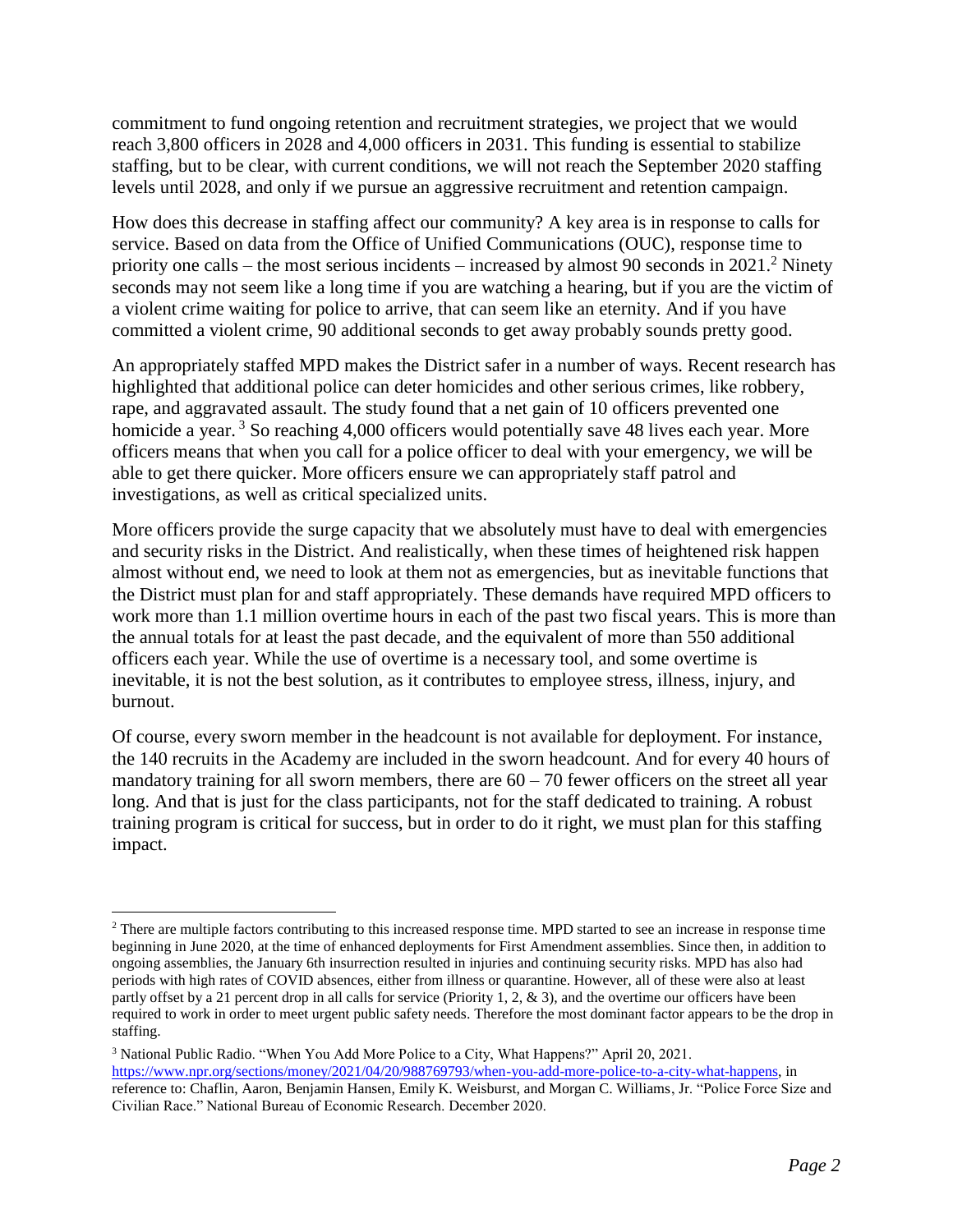Mayor Bowser's budget makes critical investments to ensure the Department can return to a stable staffing position that supports the police work that our residents and communities want. The budget provides incentives to support recruiting the best and brightest to MPD through:

- A hiring bonus for new recruits and for converting cadets who come on board in FY23.
- A temporary housing stipend for new recruits living outside of the District. If we want our officers to live in DC, we can help them get started living here so they can experience our world-class city first-hand. We routinely have more interest in this program than the funding allows.

The Mayor's budget also provides retention incentives for our current officers, who have continued to work through all of these recent challenges with dedication. In addition, good retention programs make good recruitment pitches if they are well established and sustained.

- The budget invests in a program to allow officers who live in the District to have a dedicated take home vehicle. A take home vehicle program is a common incentive in other police forces recruiting from the same pool of applicants.
- The budget expands our education incentives. The Police Officer Retention Program provides a one-time tuition reimbursement grant for officers at the time of their careers that they are most likely to leave through resignation or retirement. The enhancement also funds opportunities for members without existing student debt to continue their advanced education. Further, it provides more opportunities for members to pursue specific career development programs.
- The budget invests in staff to support our officer wellness program and in leadership development efforts. In order to have a strong department, we need to have healthy officers and to help develop a legion of leaders prepared to face the ever changing challenges in our city. We know that today's cadets and officers are tomorrow's assistant chiefs and chiefs of police, and we should start preparing them now.

The budget also funds force multipliers that will support our efforts to combat crime. While these are sound investments on their own, they are absolutely critical to help us combat serious crime as we are trying to continue to serve our community with stretched resources.

 We need to invest in a robust digital intelligence investigative platform that will help detectives more quickly and accurately review the millions of pages of documents they receive each year in response to lawful searches of cell phones, social media accounts, and other key evidence. Currently, this is all done by detectives manually reviewing huge quantities of data. The platform helps to quickly analyze large volumes of data to identify patterns and connections with greater speed and accuracy, allowing police to identify incriminating or exculpatory information related to serious crimes. To understand the current process, you need only imagine going to a library to conduct research on a topic. But once you get to this library, not only do you not have a computer to Google for information, but you don't even have a card catalogue to help you know which books to look in. You would have to review all the books to find the few that may be helpful, and then review those in detail. We need to give our detectives the tools so that they don't have to read all the books.